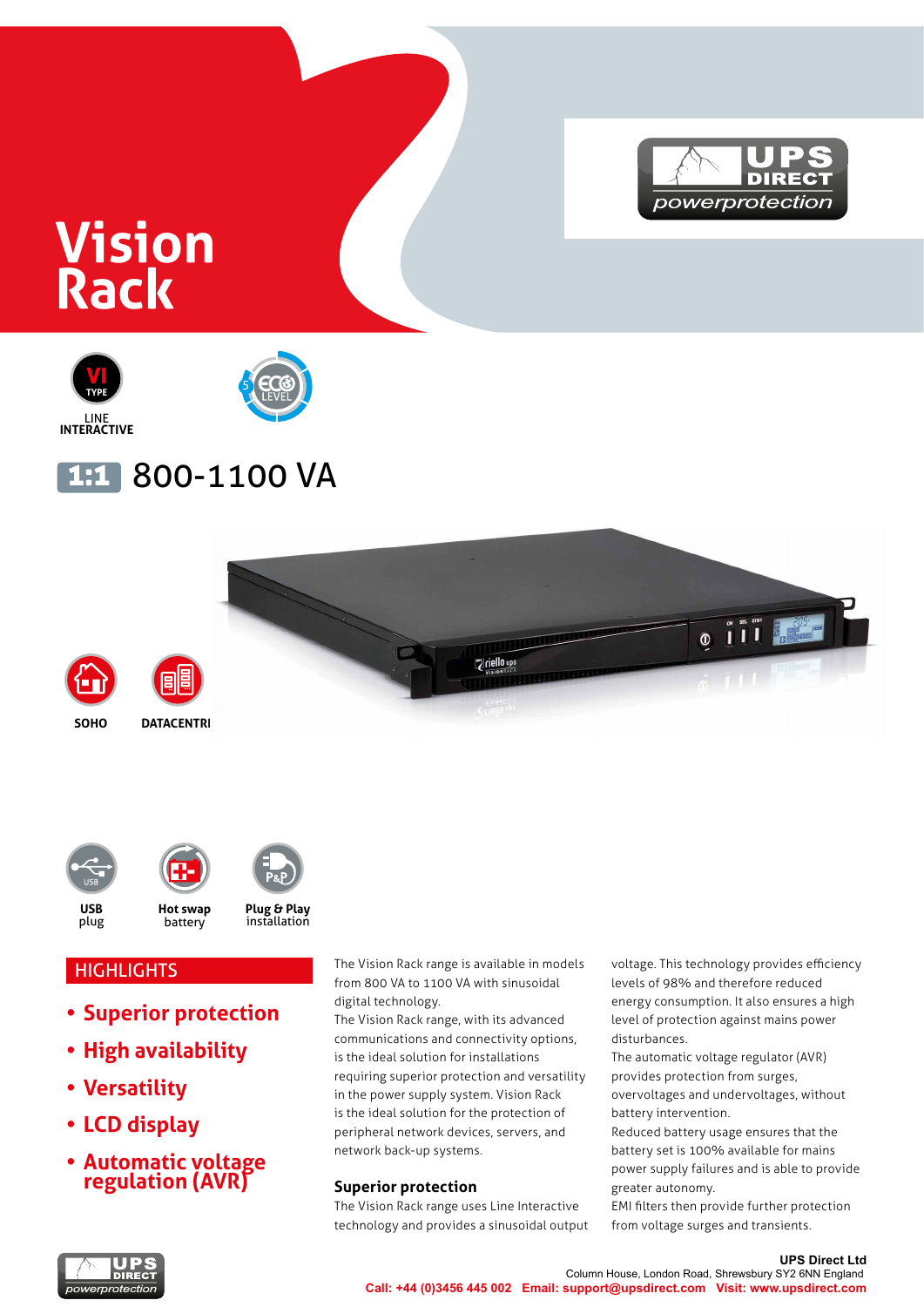When the mains power supply fails, the load is powered by the inverter and receives a perfectly sinusoidal supply for maximum power continuity and reliability.

#### **High availability**

An EnergyShare socket allows loadshedding and the shutdown of less sensitive peripheral devices to extend battery runtime for critical loads.

"Hot Swap" batteries can be removed via the front panel for easy and safe UPS maintenance.

Battery test facility to detect deteriorating battery performance.

Deep discharge protection to reduce battery ageing.

#### **Versatility**

Cold Start function to allow the UPS to power up with no mains power supply present.

#### **Display**

Vision models have a backlit LCD display providing UPS status information, load and battery performance.

#### **Advanced communications**

• Advanced multi-platform communications for all operating systems and network environments: PowerShield<sup>3</sup> monitoring and shutdown software for Windows operating systems 8, 7, Hyper-V, 2012, 2008, and previous versions, Mac OS X,

Linux, VMWare ESXi, Citrix XenServer and other Unix operating systems

- USB or RS232 serial port interface (selectable)
- Expansion slot for interface boards
- Status, measurements, alarms and input, output and battery parameters available on LCD display.

#### **Features**

- EnergyShare socket
- Ability to switch on the UPS in the absence of mains power (Cold Start)
- User-replaceable battery set (Battery Swap)

• USB and RS232 interface

- Slot for communications boards
- and sharesomn sortmand, minericality of the sharesomn system of the shares of the shares of the shares of the s • Maximum reliability and protection of PCs thanks to PowerShield<sup>3</sup> monitoring and shutdown software, which can be
- **Callistical Station Community Community** Computers available **•** Highly reliable batteries (automatic and **1996** manually-activated battery test)
	- Built-in short circuit protection
	- Auto restart (when mains power is restored, after discharge of the batteries) • Emergency power off contact (EPO).
	- **2-YEAR WARRANTY**

### DETAILS

**VSR 800/1100**



#### **OPTIONS**

| <b>SOFTWARE</b>          |  |
|--------------------------|--|
| PowerShield <sup>3</sup> |  |
| PowerNetGuard            |  |
|                          |  |

#### **ACCESSORIES**

| NETMAN 204   |  |
|--------------|--|
| MULTICOM 302 |  |
| MULTICOM 352 |  |
| MULTICOM 372 |  |
| MULTICOM 382 |  |

| MULTICOM 401        |  |
|---------------------|--|
| MULTI I/O           |  |
| Interface kit AS400 |  |
| MULTIPANFI          |  |
| RTG 100             |  |
|                     |  |

#### **PRODUCT ACCESSORIES**

Universal rails for installation in rack cabinets